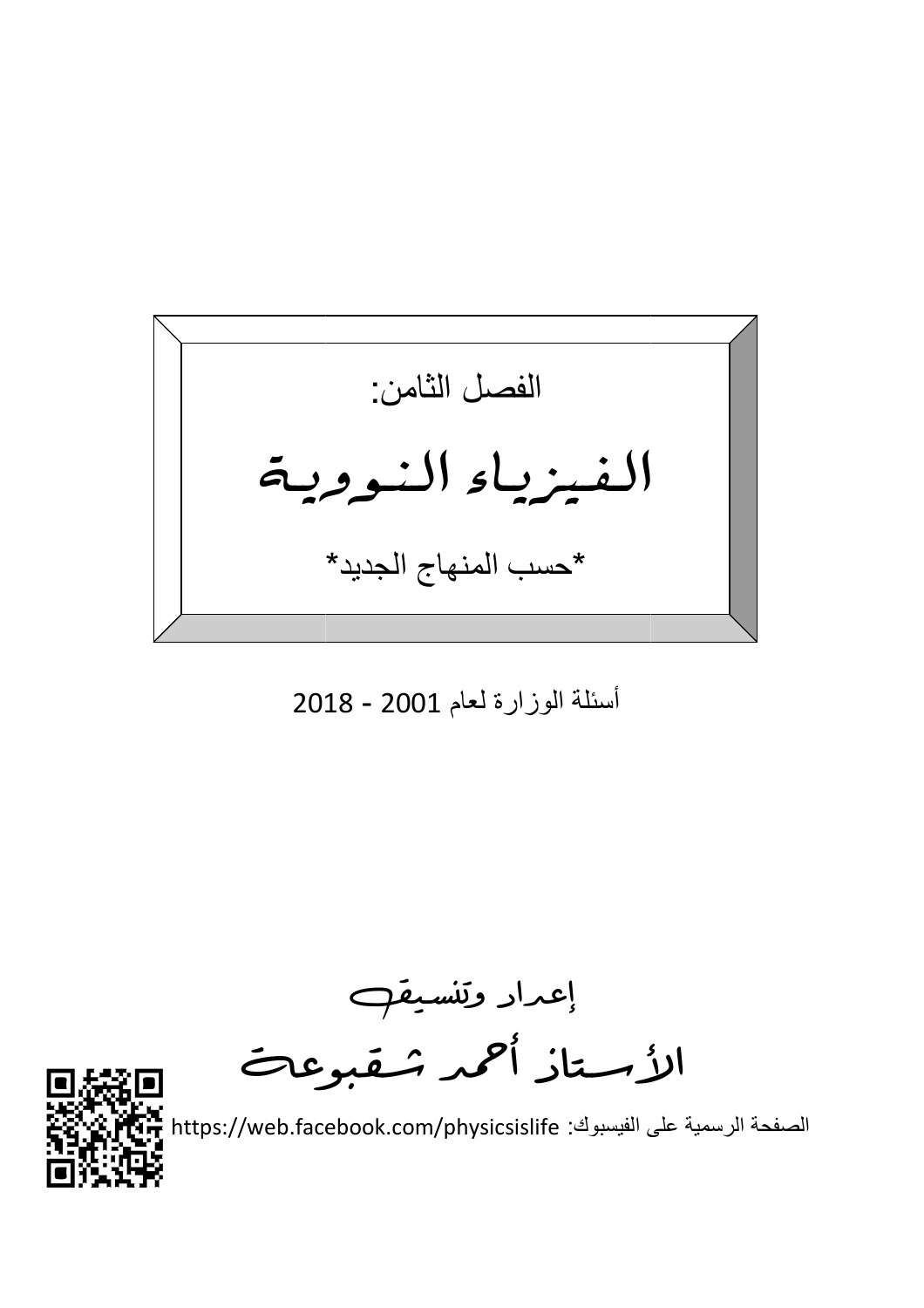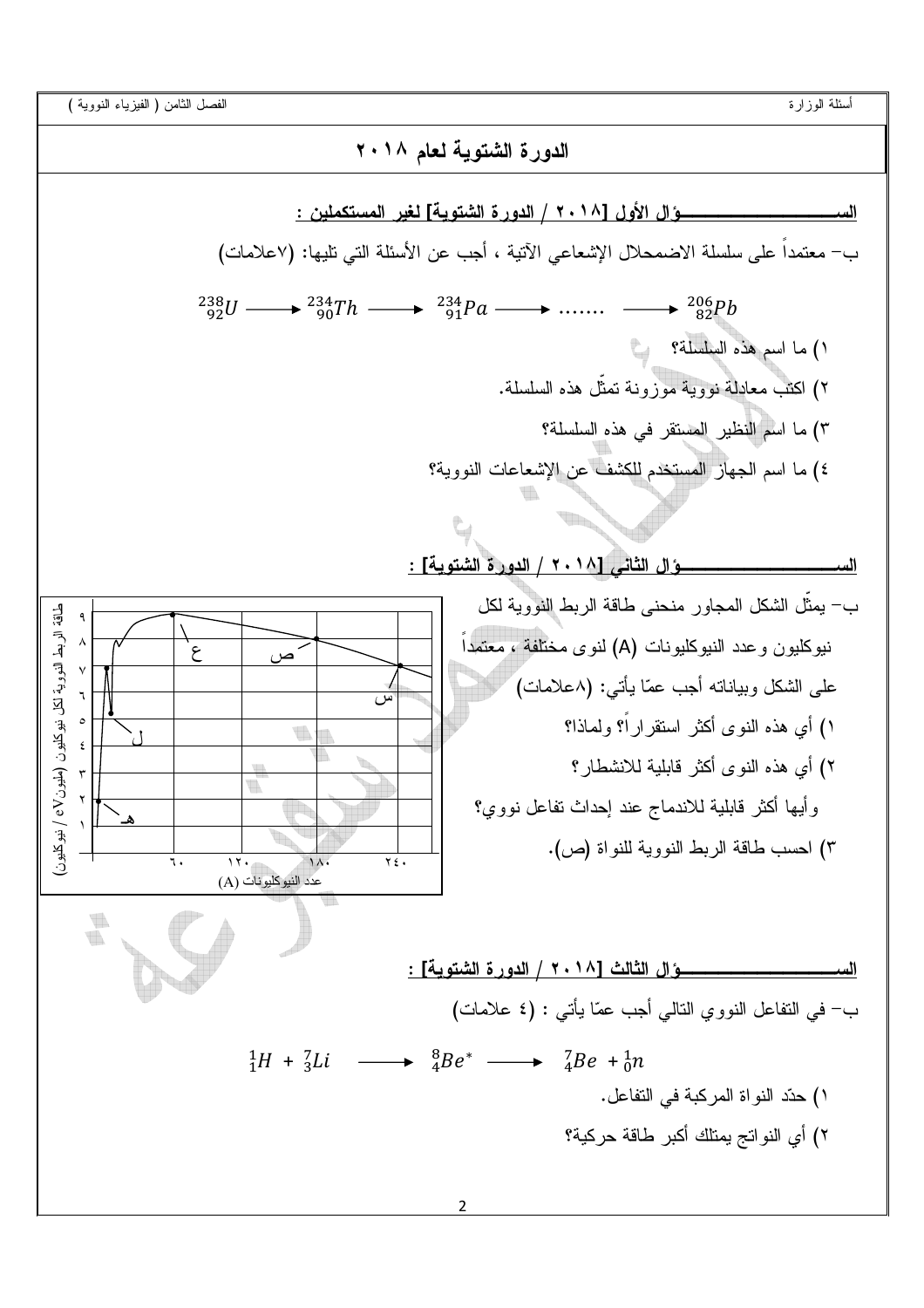الفصل الثامن ( الفيزياء النووية )

الســـــــــــــــــــــــــــوْال الرابع [٢٠١٨ / الدورة الشتوية] لغير المستكملين : ب– أنقل الجدول الآتي إلى دفتر إجابتك ، وإملأ الفر اغات بالبيانات المناسبة ثم حدّد أي النواتين يتطلب تفكيكها طاقة أكبر . ولماذا؟ (٧علامات) 990 ( / (A (ك ∆ / 
 النو اة X ٤٠ ,٣٢ .ذ.ك.و ٠ ............ #
ن إ()'ون %
\$ Y ٦٠ ,٥٤ .ذ.ك.و ٠ ............ #
ن إ()'ون %
\$  $\overline{a}$ الدورة الصيفية لعام ٢٠١٧ l : [%&  / ١٧ ] #\$ - أ– ١) وضّح المقصود بالنشاط الإشعاعي. ٢) تفاعل الإندماج النووي عكس تفاعل الانشطار النووي. كيف تُفسّر انبعاث الطاقة في الحالتين؟ ٣) اذكر ثلاثة عوامل يعتمد عليها الضرر البيولوجي للإشعاع النووي. : [%&  / ١٧] '( -  $^2 H$  +  $^2 H$   $\longrightarrow$   $^3 He$  +  $^1_0 n$  : لاتية :  $^3 He$  +  $^3He$  +  $^3He$  +  $^3He$  +  $^3He$  +  $^3He$  +  $^3He$  +  $^3He$  +  $^3He$  +  $^3He$  +  $^3He$  +  $^3He$  +  $^3He$  +  $^3He$  +  $^3He$  +  $^3He$  +  $^3He$  +  $^3He$  +  $^3He$  +  $^3He$  +  $^3He$  +  $^3He$  + ا**حسب** طاقة الربط النووية لنواة نظير الهيليوم. **IP OF** علماً بأن: كنلة (4H) = ٢,٠١٤١ و ك .ذ | وكنلة (7H) = ٣,٠١٦، = و ك.ذ  $\Delta$ وكتلة (البروتون) = ١,٠٠٧٣ و ك .ذ | وكتلة (النبوترون) = ١,٠٠٨٧ و ك.ذ الدورة الشتوية لعام ٢٠١٧  $\overline{a}$  $\triangle$ عدد النيوتر.ونـــــــــــات 1 <del>1</del> M : [  / ١٧ ] - ١٣٤ At د– يبيّن الشكل المجاور جزءا من سلسلة اضمحلال اليور انيوم (٢٣٨) ، ١٣٣ ١٣٢ معتمداً على الشكل وبياناته أجب عمّا يأتي : (٥ علامات) Bi ١٣١ ١) مثَّل اضمحلال (Bi) إلى (Po) بمعادلة نووية موزونة. Po ١٣٠ Tl ١٢٩ ٢) ما عدد جسيمات ألفا وعدد جسيمات بينا المنبعثة من اضمحلال ١٢٨ Pb  $(Pb)$  إِلَى (At) ١٢٧  $\overline{A}$   $\overline{A}$   $\overline{A}$   $\overline{A}$   $\overline{A}$   $\overline{A}$   $\overline{A}$   $\overline{A}$   $\overline{A}$   $\overline{A}$   $\overline{A}$   $\overline{A}$   $\overline{A}$   $\overline{A}$   $\overline{A}$   $\overline{A}$   $\overline{A}$   $\overline{A}$   $\overline{A}$   $\overline{A}$   $\overline{A}$   $\overline{A}$   $\overline{A}$   $\overline{A}$   $\overline{$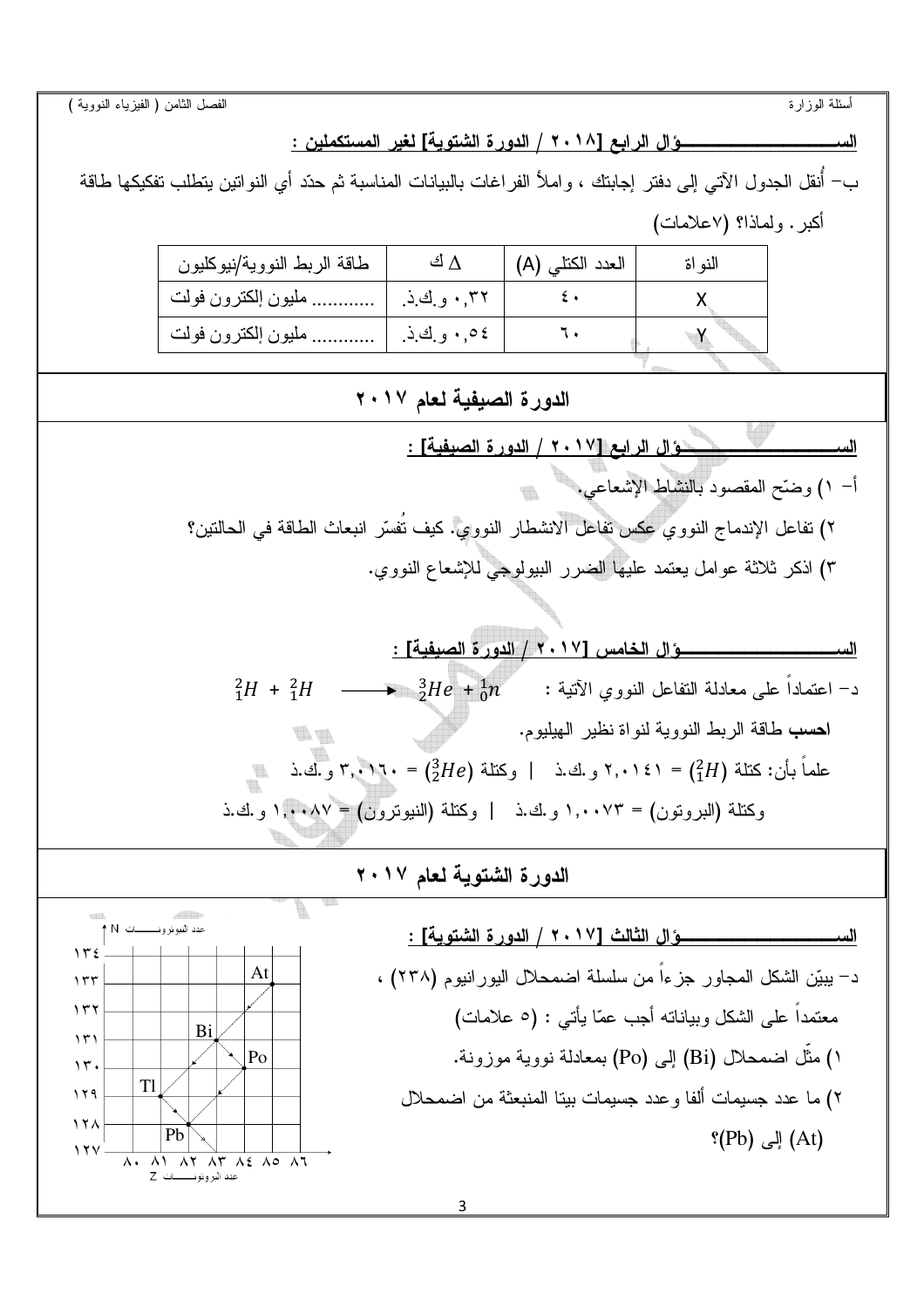الفصل الثامن ( الفيزياء النووية ) أسئلة الوزارة <u>ــؤال الخامس [٢٠١٧ / الدور ة الشتوية] :</u> الس ج– قُذفت نواة الألمنيوم (Al) بجسيم ألفا (He) لإنتاج نظير الفسفور (P) كما في المعادلة. مستعيناً بالمعادلة والجدول المجاور ، احسب: (٧ علامات)  $\longrightarrow \frac{30p}{15} + \frac{1}{0}n$  $^{27}_{13}Al + ^{4}_{2}He$  $^{27}_{13}Al$  $^{30}_{15}P$  ${}^{4}_{2}He$  $\frac{1}{0}n$  ${}^{1}_{1}H$ النواة أو الجسم  $Y9.9VAY$  $Y1.9A10$  $1.4.4V$  $2.007$  $1.4.44$ الكتلة بوحدة (و .ك.ذ) ) نصف قطر نواة (27Al). ٢) طاقة الربط النووي لنواة (Heف). الدورة الصيفية لعام ٢٠١٦ وَالَ الأَوْلِ [٢٠١٦ / الدورة الصيفية] : المعد أ– ما المقصود بكلِّ مما يأتي : ٢) النشاط الإشعاعي. (علامتان) ــــوَال الخامس [٦٠١٦ / الدورة الصبغية] : السد أ– يمثِّل الشكل المجاور اشعاع نواة السيزيوم 137Cs لجسيم بيتا بطريقتين للوصول إلى نواة باريـــوم مستقـــرة <sup>137</sup>Ba ، معتمداً على الشكل والبيانات المثبتة عليه ، أجب عما يأتى : (٦ علامات) ١) اكتب معادلة موزونة (وتامة) لإشعاع نواة الطريقة مليو ن  $(7)$ الكترون فولت الطر يقة السيزيوم في الطريقة الأولى. ۱٬۱۸ ملبون  $(1)$ إلكترون فولت  $^{137}_{56}Ba^*$ ٢) فسِّر انبعاث أشعة غاما في الطر بقة الثانية. γ (غاما) ٣) ما مقدار طاقة أشعة غاما؟  $\begin{picture}(20,20) \put(0,0){\line(0,1){0.5}} \put(15,0){\line(0,1){0.5}} \put(15,0){\line(0,1){0.5}} \put(15,0){\line(0,1){0.5}} \put(15,0){\line(0,1){0.5}} \put(15,0){\line(0,1){0.5}} \put(15,0){\line(0,1){0.5}} \put(15,0){\line(0,1){0.5}} \put(15,0){\line(0,1){0.5}} \put(15,0){\line(0,1){0.5}} \put(15,0){\line(0,1){0.5}} \$ ب– قُذفت نواة البورون (B) بالنيونرون (n) لإنتاج نظير الليثيوم (Li) كما في المعادلة الآتية : [  $\frac{1}{0}n + \frac{10}{5}B$   $\longrightarrow$   $\frac{7}{3}Li + \frac{4}{2}He$ فإذا علمت أن : ك V, • ١٨٢ = Li ، في الله علمت أن : ك (V, • ١٨٢ = 1, و.ك.ذ ، ك n = 1, • • ٨٧ و.ك.ذ ك p = ١, ٠٠٧٢ و ك.ذ ، ك He = ٢٦ . . ٤ و ك.ذ ، احسب مقدار طاقة الربط النووي لكل نيوكليون في نواة الليثيوم بوحدة الإلكترون فولت. (٤ علامات)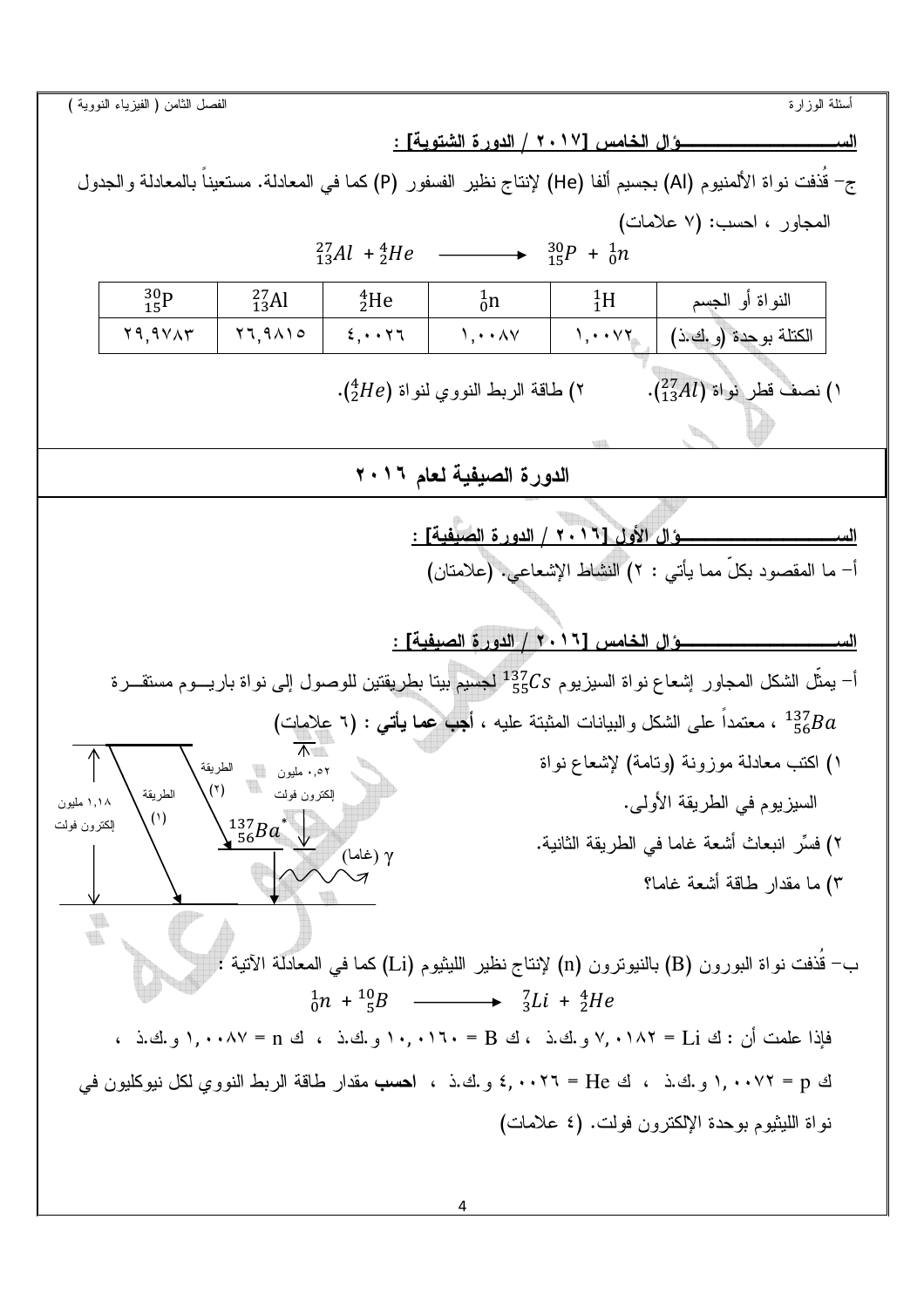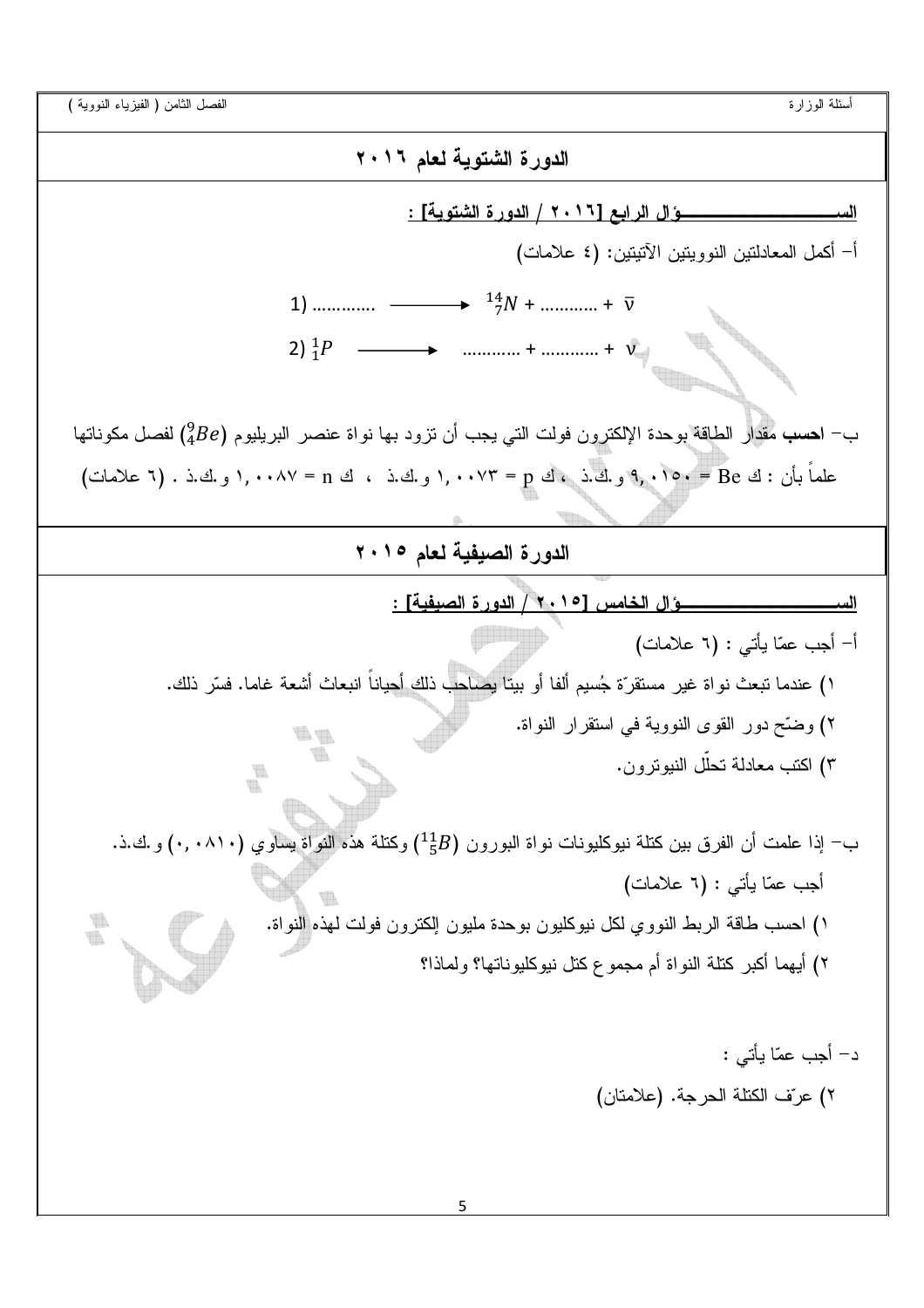الفصل الثامن ( الفيزياء النووية )

 $6\overline{6}$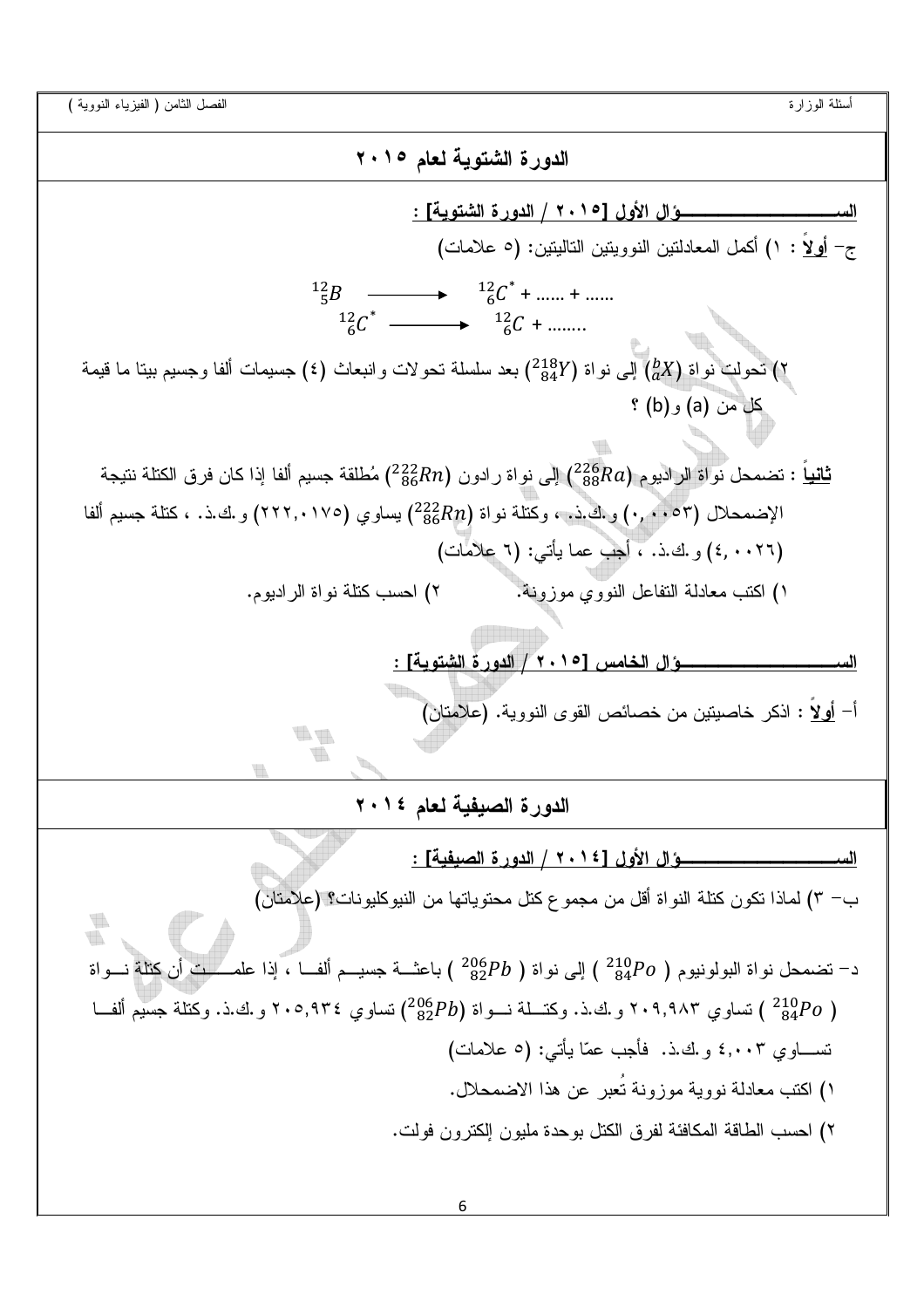الفصل الثامن ( الفيزياء النووية ) أسئلة الوزار : [%&  / ١٤] - عدد النيوترونات (N) 4 ١٠٠ ج– يُمثل الشكل البياني المجاور العلاقة بين عدد البروتونات وعدد النيوترونات ص ٨٠ لأنوية ذرات العناصر المختلفة. اعتماداً على الرسم أجب عمّا يلي: (٤ علامات) ع س]⁄ ۱) اذکر رمز نواة مستقرة. ٦٠ ٢) اذكر رمز نواة يُمكن أن تبعث دقيقة ألفا. ٤٠ ٣) اذكر رمز نواة يُمكن أن تبعث دقيقة بيتا. هـ ٢٠ العدد الذري (Z) : [%&  / ١٤] - ٢٠ ٤٠ ٦٠ ٨٠ د– قارن بين دقائق ألفا وأشعة جاما من حيث: (٣ علامات) ١) طبيعتها. ٢) شحنتها. ٣) القدر ة على التأيين. الدورة الشتوية لعام ٢٠١٤ j الســـــــــــــــــــــــــــوَ ال الثاني [٢٠١٤ / الدورة الشتوية] : د– نضمحل نواة الراديوم ( $^2a_{88}Ra$ ) ضمن سلسلة نحولات إلى نواة ( $^2a_{4}^4Po$ ) ، احسب عدد دقائق ألفا وبينا الناتجة عن هذه التحو لات. (٤ علامات) **TA** الســـــــــــــــــــــــــــوَال الثالث [٢٠١٤ / الدورة الشتوية] : هـــــ ما وظيفة كل من (قضبان الكادميوم والجر افيت) في المفاعل النووي؟ (علامتان) الســـــــــــــــــــــــــوَال الرابع [٢٠١٤ / الدورة الشتوية] : U د– عربّف كلاً ممّا يأتي: (الاندماج النووي)  $\begin{picture}(20,20) \put(0,0){\line(0,1){0.5}} \put(15,0){\line(0,1){0.5}} \put(15,0){\line(0,1){0.5}} \put(15,0){\line(0,1){0.5}} \put(15,0){\line(0,1){0.5}} \put(15,0){\line(0,1){0.5}} \put(15,0){\line(0,1){0.5}} \put(15,0){\line(0,1){0.5}} \put(15,0){\line(0,1){0.5}} \put(15,0){\line(0,1){0.5}} \put(15,0){\line(0,1){0.5}} \$  : [  / ١٤] '( - د– في الجدول المجاور طاقة الربط النووية لثلاث أنوية. اعتماداً على البيانات المبيّنة في الجدول. أجب عما يأتي: (٧ علامات)  ${}^{9}_{4}Z$   ${}^{6}_{3}$  $\frac{6}{3}Y$  $Y$  النواة  $\begin{array}{cc} 4X \ 2X \end{array}$  $\frac{4}{2}X$ ١) أي الأنوية الأكثر استقراراً؟ ولماذا؟ طاقة الربط بوحدة MeV ٥٨ ٥, ٣٣ ٢٨ ا احسب كتلة النواة  $\left( \frac{4}{2}X\right)$ .  $\qquad$ 

7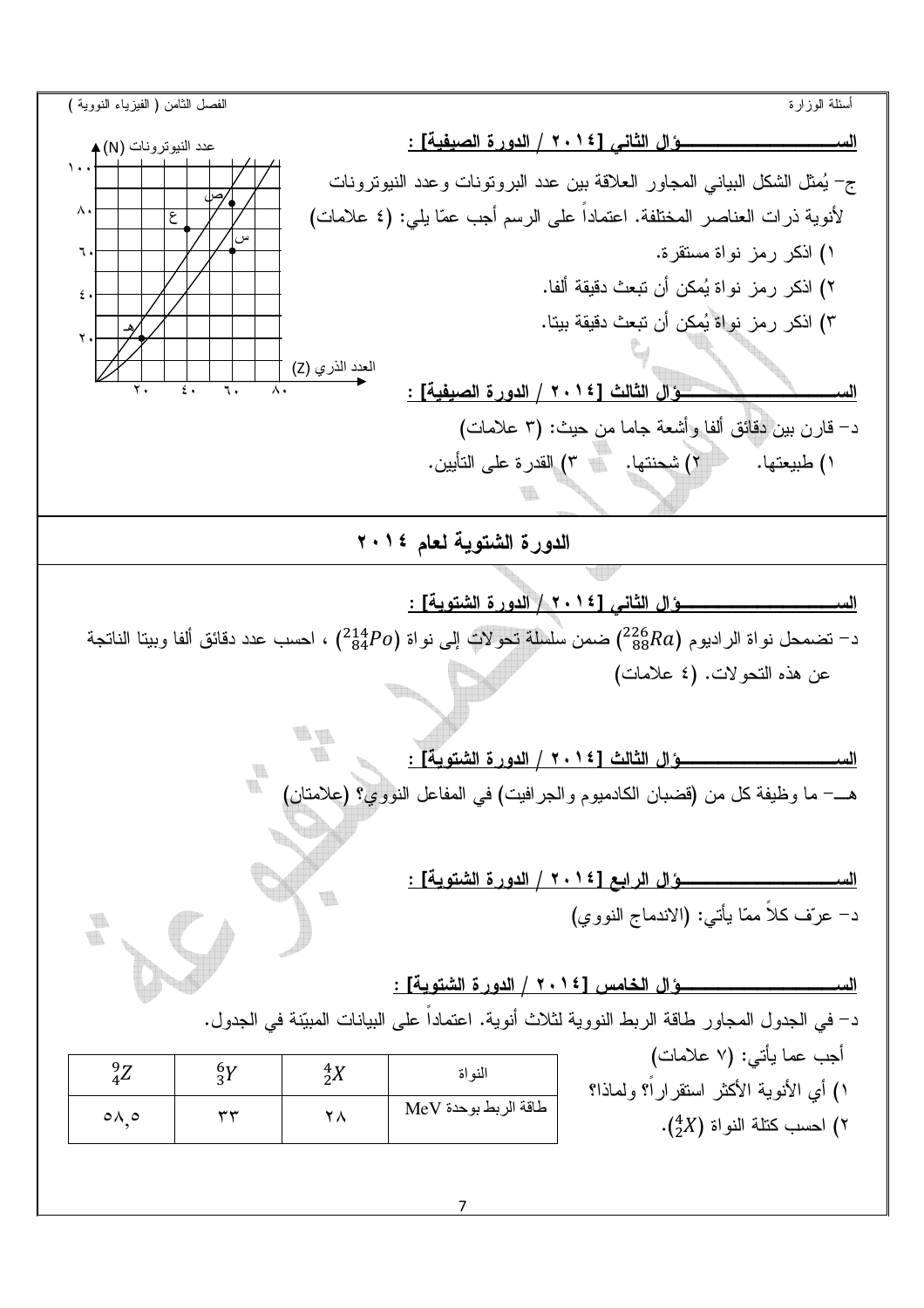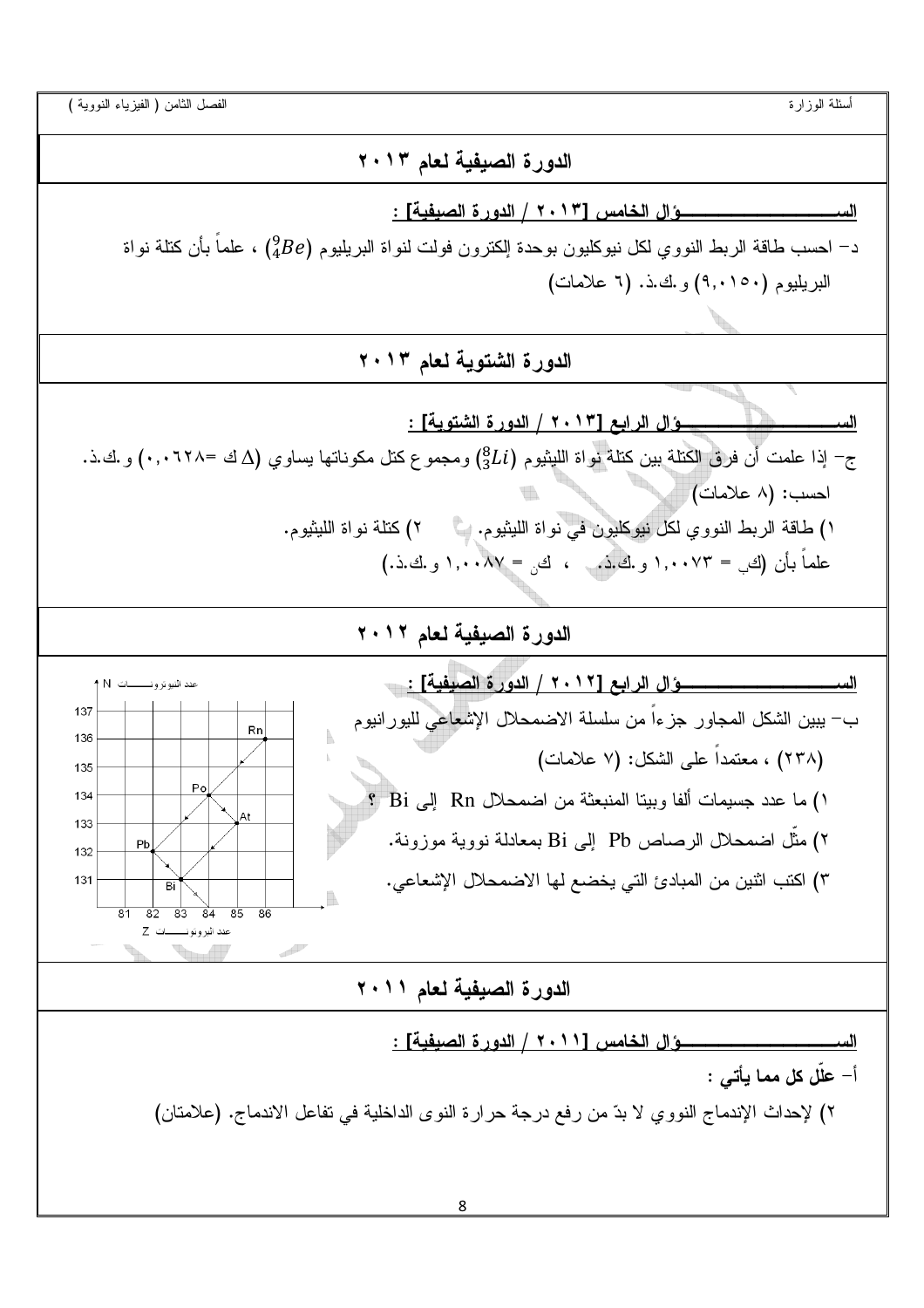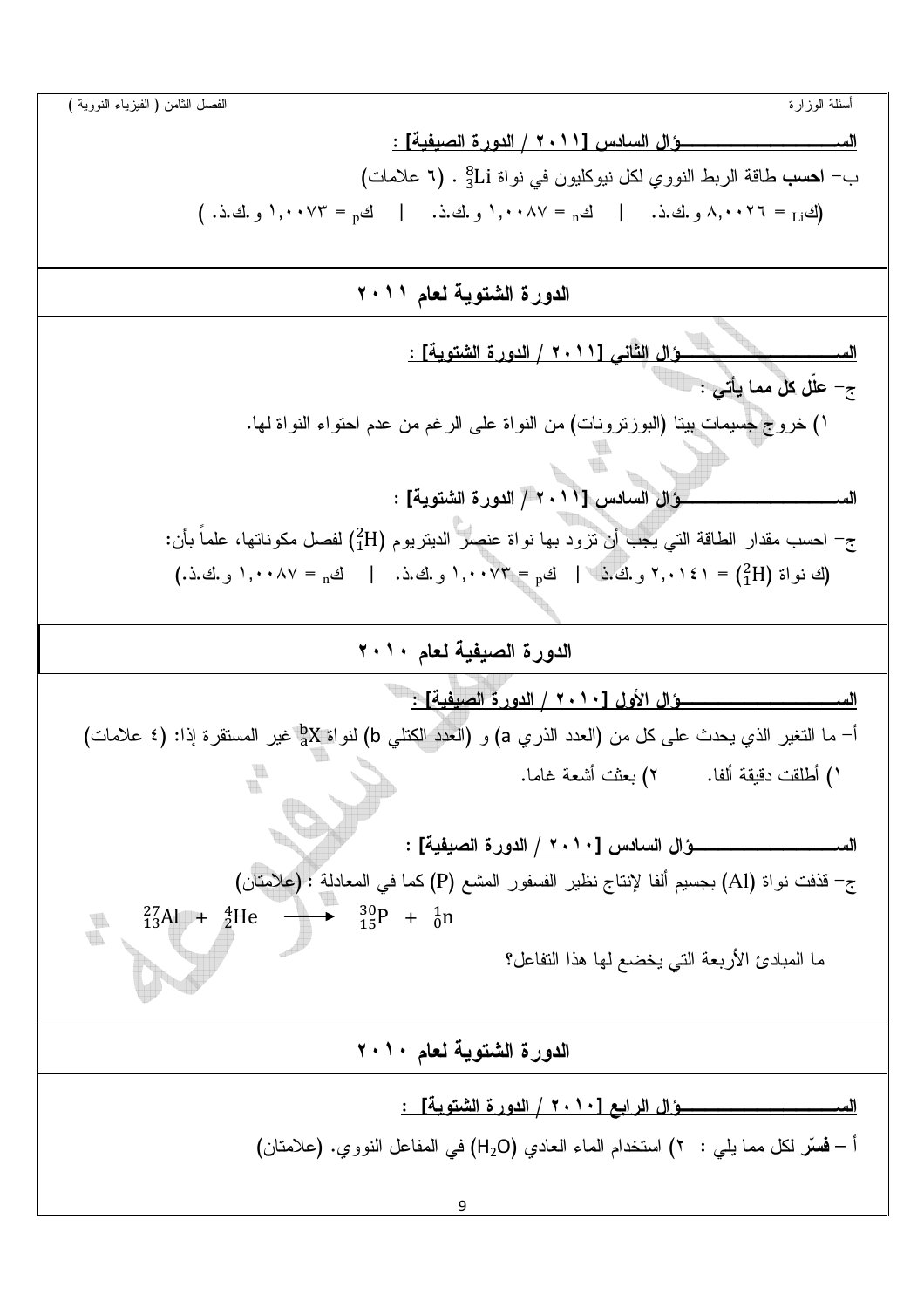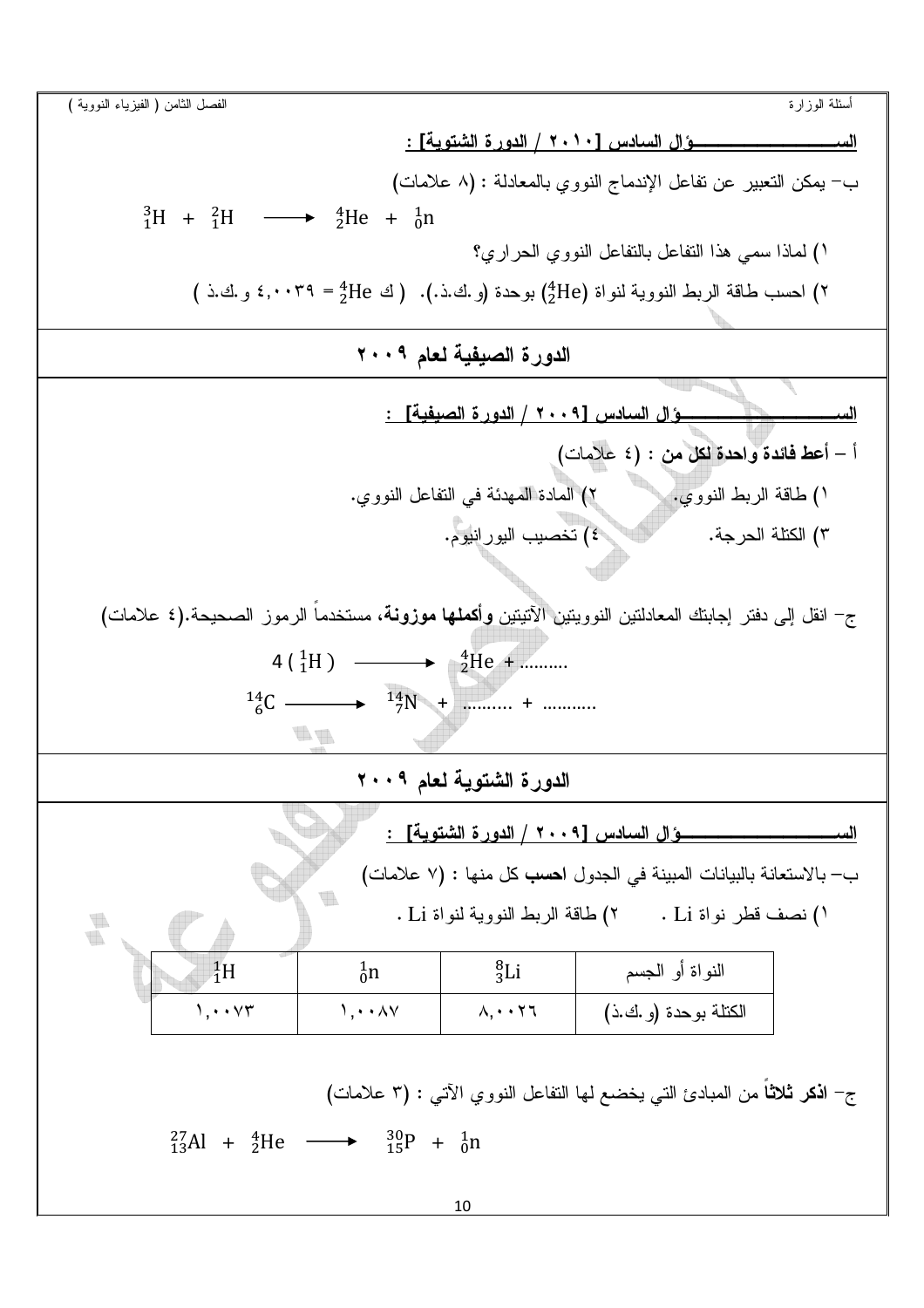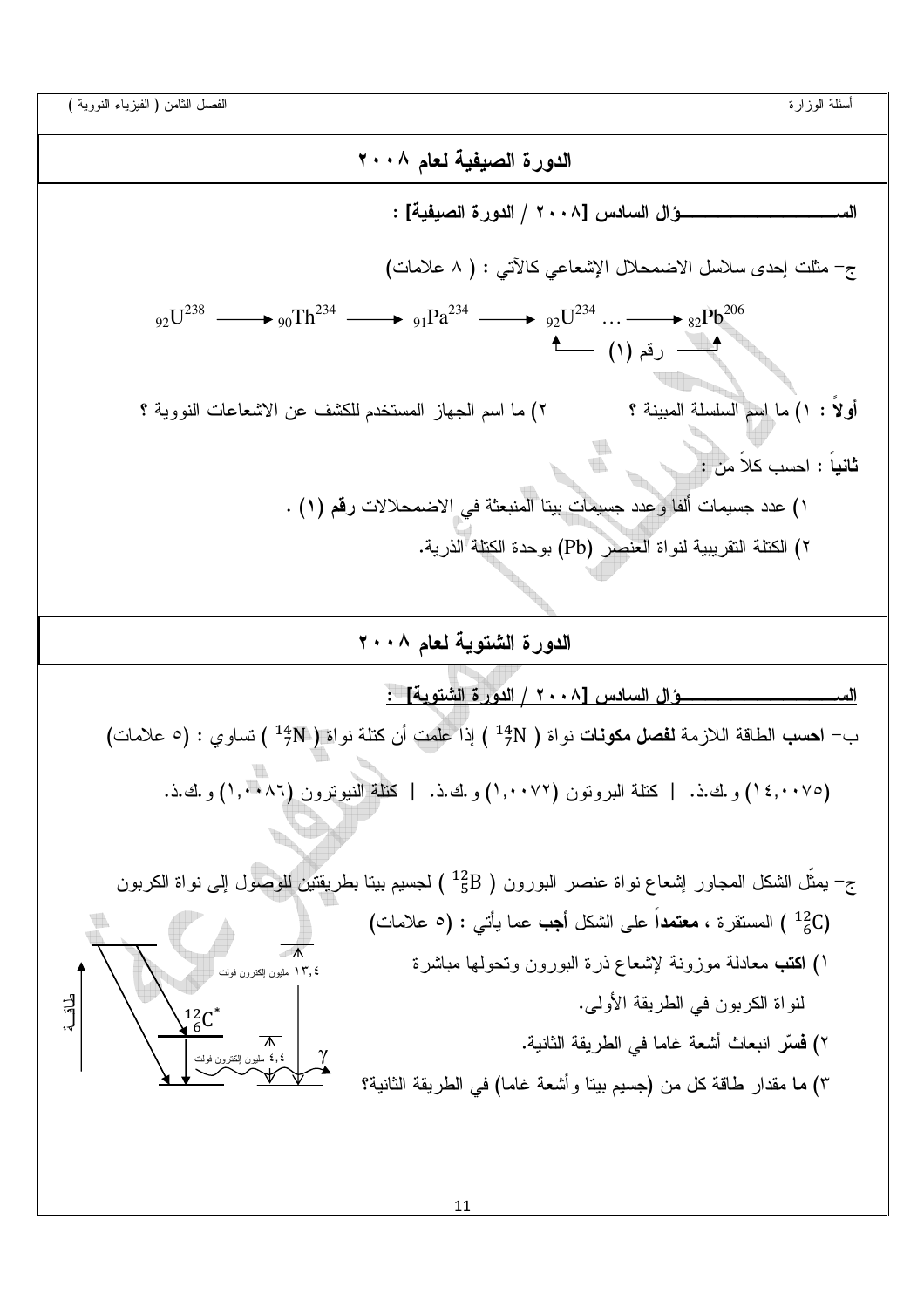الفصل الثامن ( الفيزياء النووية )

أسئلة الوزارة

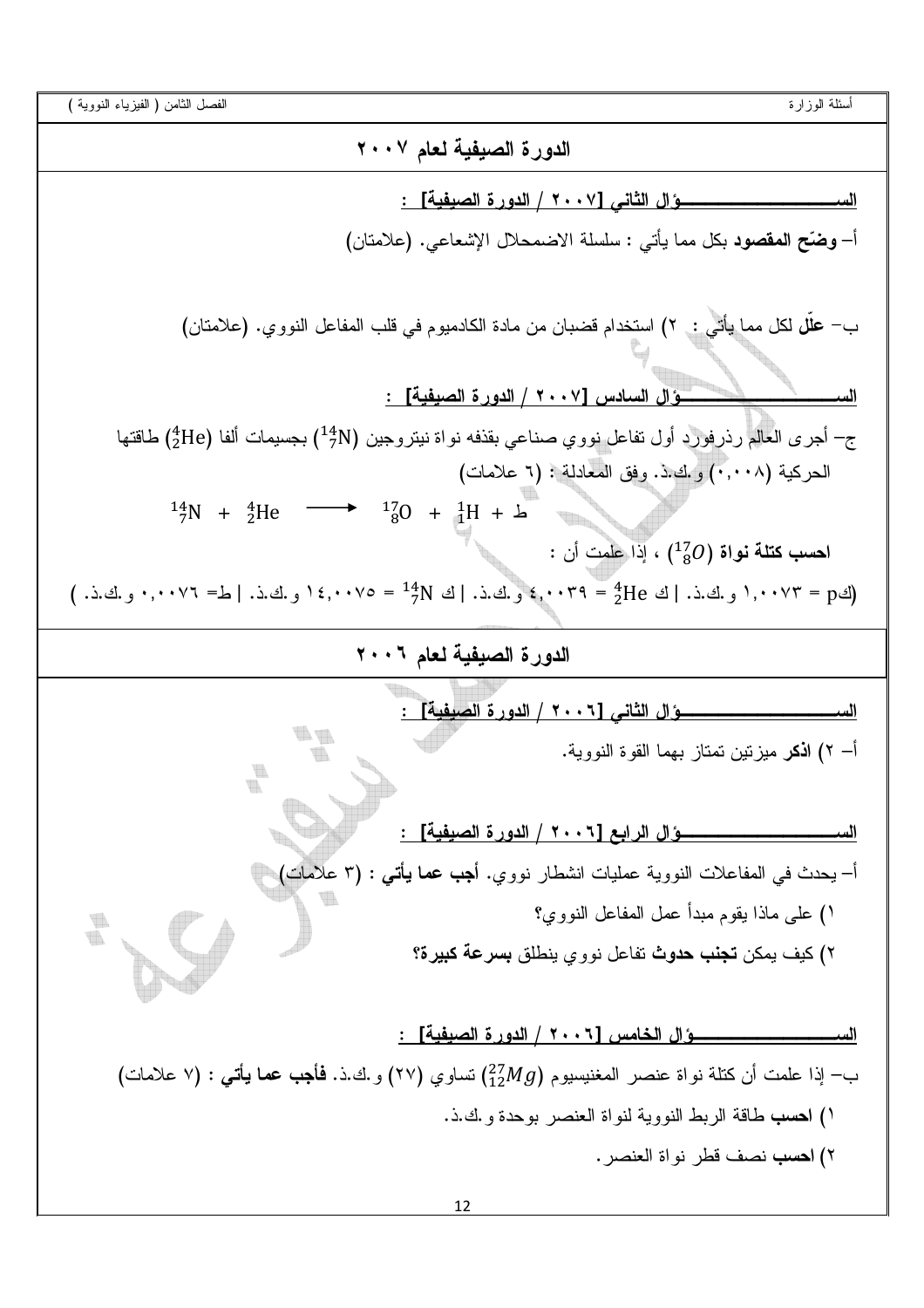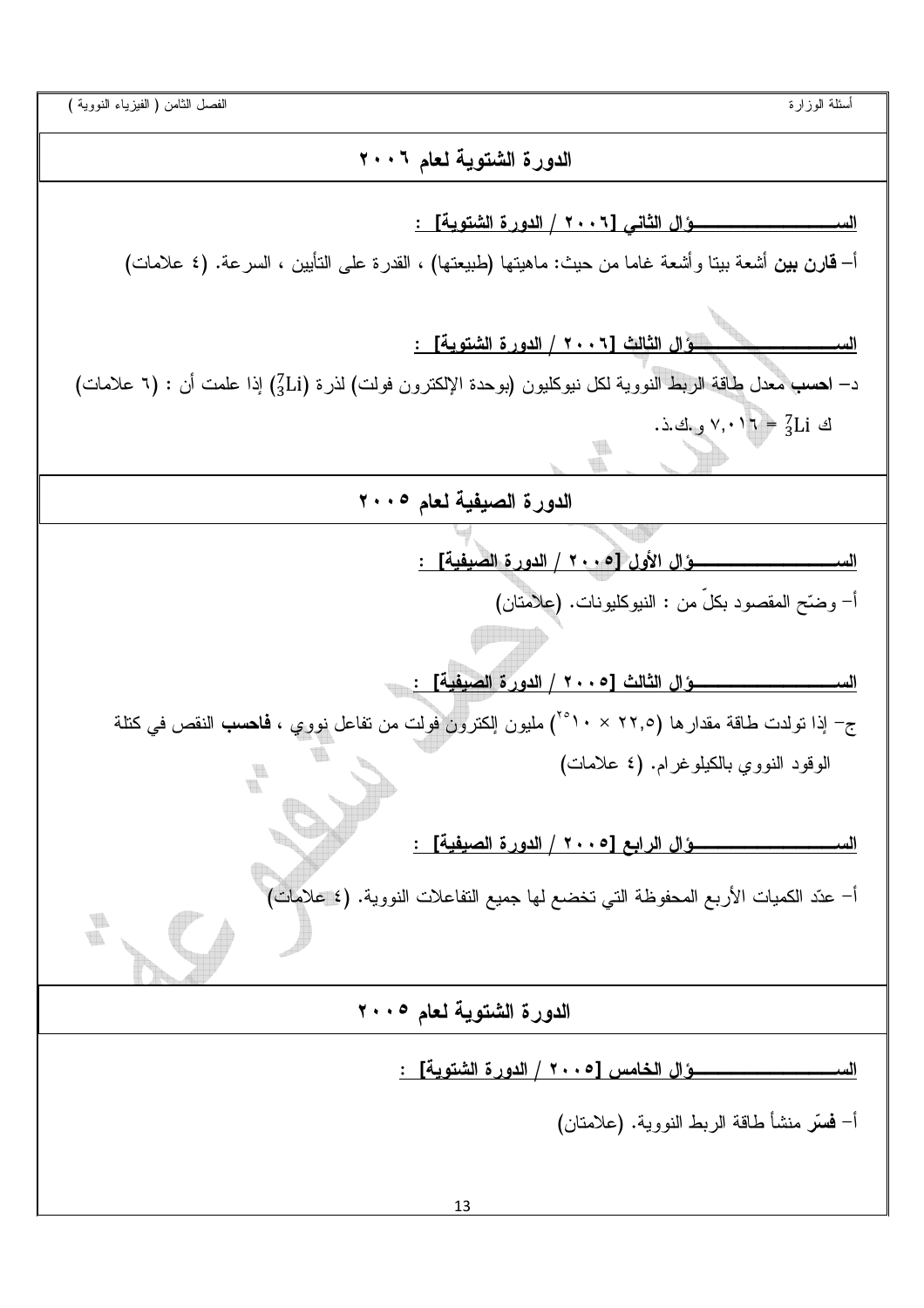الســـــــــ

الفصل الثامن ( الفيزياء النووية )

\_\_\_\_ئ ال الخامس [٢٠٠٥ / الدورة الشتوية] :

د– نمثل المعادلة النووية الآتية سلسلة اضمحلال إشعاعي تبدأ بالنظير(238U) والذي يمر بسلسلة من النحولات التبي  $(286Pb)$  تتضمن انبعاث الإشعاعات النووية (ألفا ، بيتا ، جاما) لتتنهى بـــ (206pb)

> $^{238}_{92}U$  → 8  $^{4}_{2}He + X^{0}_{-1}e + ^{206}_{82}Pb + ^{238}_{82}Pb$ + طَاقَة أجب عما يأتي: (٩ علامات) ١) ما اسم هذه السلسلة؟ ٢) ما اسم النظير المستقر في هذه السلسلة؟ ٣) ما عدد دقائق بيتا (X) المنطلقة من هذه السلسلة؟ ٤) ما اسم الجهار الذي يستخدم للكشف عن الإشعاعات النووية؟ ٥) أي من الإشعاعات النووية (ألفا ، بيتا ، جاما) أقل نفاذاً ، ولمعاذا؟ ٦) أي من الإشعاعات النووية (ألفًا ، بيتًا ، جاماً) أكثر خطورة ، ولمعاذًا؟

> > الدورة الصيفية لعام ٢٠٠٤

ـــــــوَال الثّامن [٢٠٠٤ / الدور ة الصيفية] : الم ب– يمثل الشكل المجاور إشعاع نواة عنصر البورون <sup>12</sup>5 لجسيم بيتا بطريقتين مختلفتين ، اعتمد على هذا الشكل للإجابة عما يلي : (٤ علامات)  $\overline{\wedge}$ (eV) مليون (eV) ١) اكتب معادلة إشعاع ذرة البورون لجسيم ببنا ونحولها مباشرة إلى نواة الكربون <sup>12</sup>6 في الطريقة الأولى  $\overline{\wedge}$ ٤,٤ مليون (eV) ٢) فسَّر انبعاث أشعة غاما في الطريقة الثانية.

الدورة الشتوية لعام ٢٠٠٤

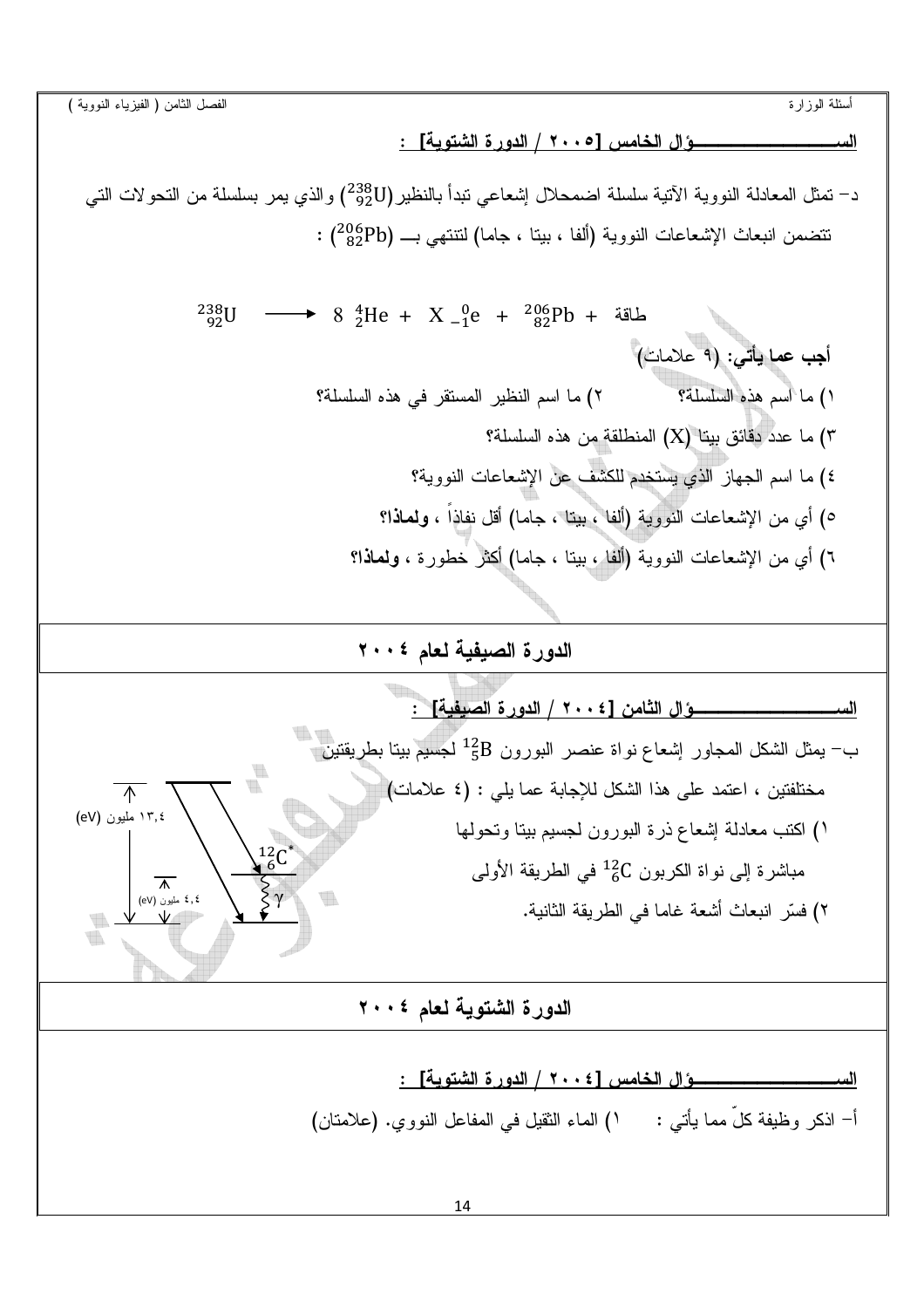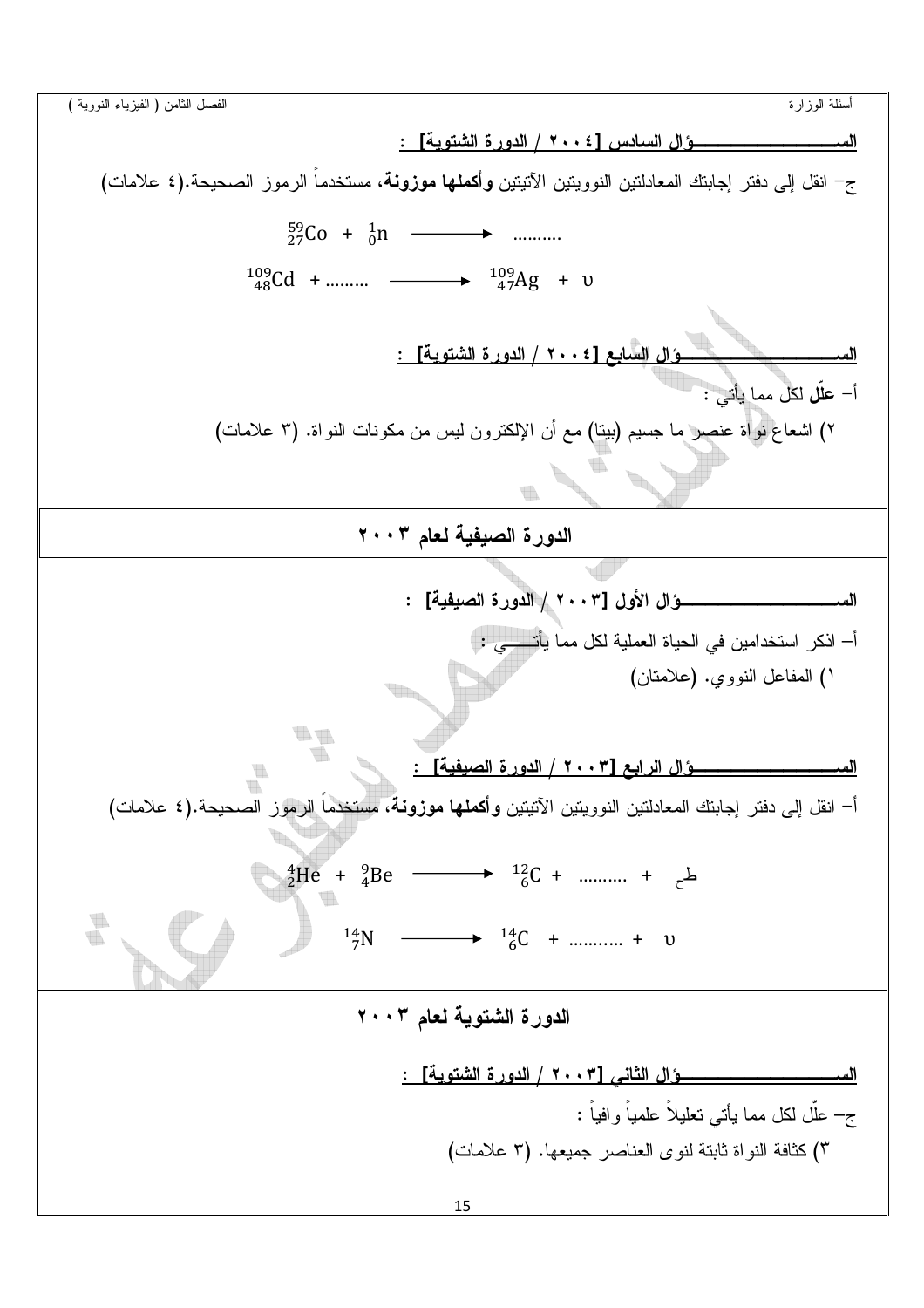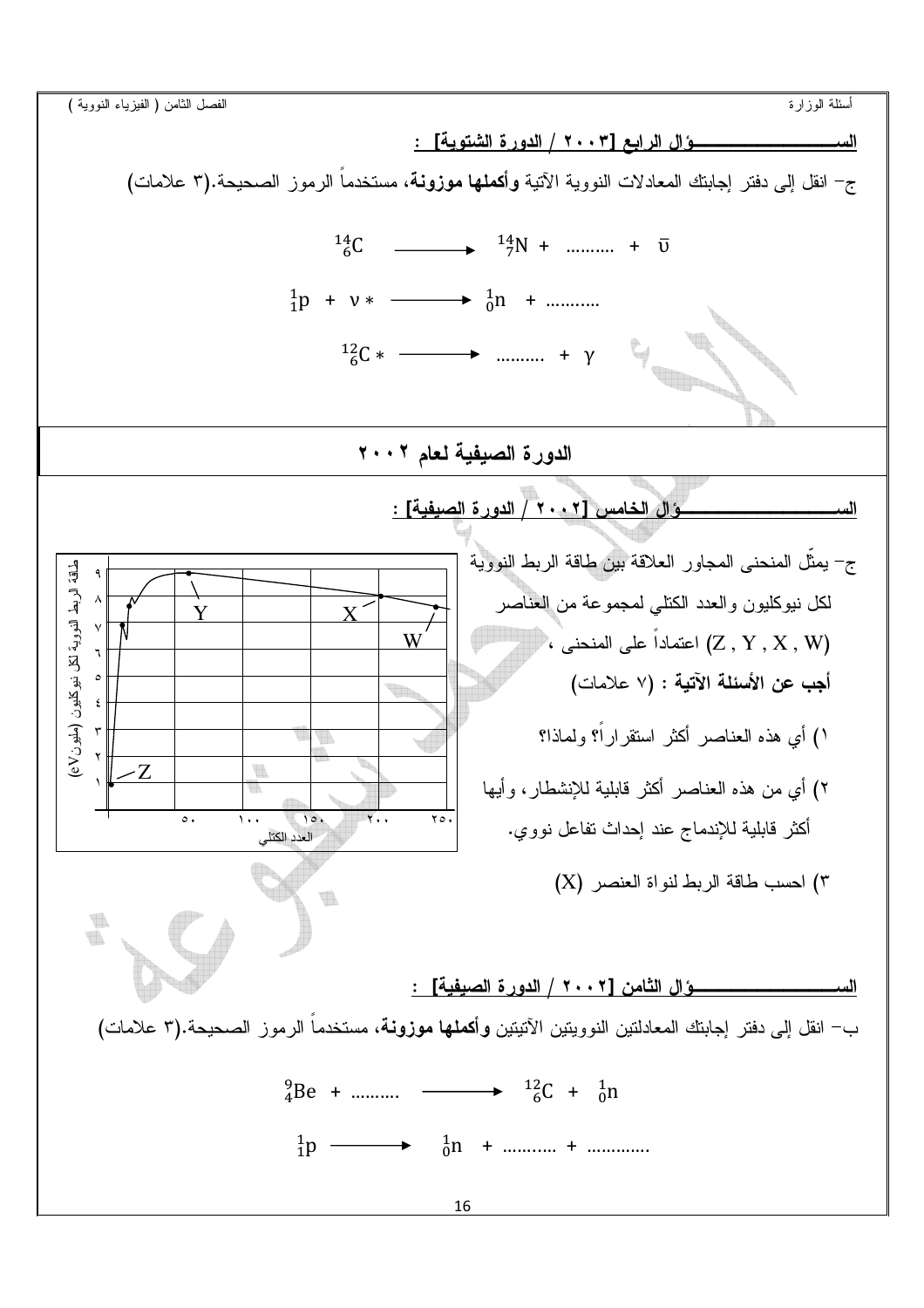الدورة الشتوية لعام ٢٠٠١ \_\_\_\_ئ الثاني [٢٠٠١ / الدورة الشتوية] : ب– اعتماداً على ما تعلمته عن بنية النو اة وحجمها، أجب عن الأسئلة الآتية: (٦علامات) ا) احسب نصف قطر نواة عنصر عدده الكتلي = (٨) ، علماً بأن الثابت نق. = (١.٢ ×١٠<sup>-٥٠</sup>) م. ٢) كثافة النواة ثابتة لنوى العناصر جميعها ، فسَّر ذلك. ٣ الاختيار من متعدد [جميع الدورات الواردة هنا] : (علامتان لكل فقرة) ١– أحد العناصر الآتية تعد نواته غير مستقرة: ١  $^{234}_{90}E$  (د  $\frac{179Z}{79Z}$  (c  $^{90}_{40}Y$  (ب  $^{76}_{33}X$  (1 ٢– تمتاز القوة النووية التي تربط بين نيوكليونين متجاورين في النواة: ب) بصغر مقدارها وقصر مداها أ) بكبر مقدارها وطول مداها د) بصغر مقدارها وطول مداها ج) بكبر مقدارها وقصر مداها - أحد الرموز الآتية يُعد نظيراً للعنصر (2348) .  $^{192}_{90}C$  (ج  $^{192}_{91}D$  (  $^{235}_{\alpha 2}B$  (ب  $^{234}_{90}A($ ٤– نمر نواة غير مستقرة بسلسلة اضمحلالات إشعاعية ، فنجد أن العدد الكتلي للنواة الناتجة يقل بثماني وحدات عن النواة الأصلية بينما يبقى العدد الذري كما هو . نستنتج أن عدد جسيمات ألفا وبيتا المنبعثة: أ) ( ١ ألفا ، ١ بيتا) ب) (١ ألفا ، ٢ بيتا) ج) (٢ ألفا ، ٤ بيتا) د) (٢ ألفا ، ٢ بيتا) ٥– وظيفة الجرافيت في المفاعل النووي هي: أ) امتصاص بعض النبونزونات ب) إيقاف النبونزونات ج) زيادة سرعة النبوترونات مسلم الم ايطاء سرعة النبوتر ونات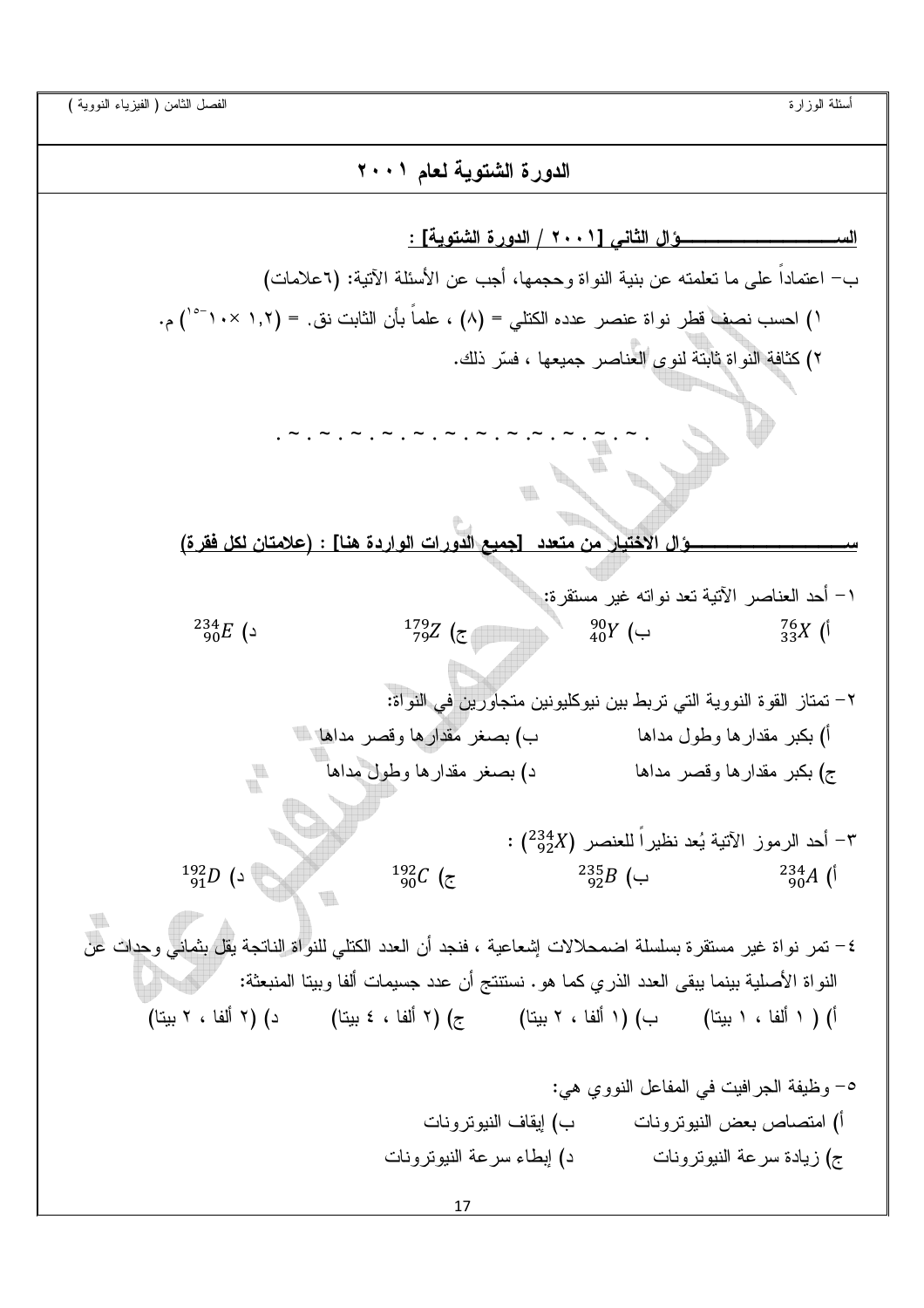| الفصل الثامن ( الفيزياء النووية )                                                                                |                                                                 |                                                    | أسئلة الوزارة         |  |
|------------------------------------------------------------------------------------------------------------------|-----------------------------------------------------------------|----------------------------------------------------|-----------------------|--|
| ٦– يتم إدخال قضبان الكادميوم في المفاعل النووي من أجل:                                                           |                                                                 |                                                    |                       |  |
| ب) زيادة سرعة النيوترونات                                                                                        |                                                                 | أ) إبطاء سرعة النبونزونات                          |                       |  |
|                                                                                                                  | د) امتصاص النبونرونات                                           |                                                    | ج) زيادة سرعة التفاعل |  |
|                                                                                                                  |                                                                 |                                                    |                       |  |
|                                                                                                                  |                                                                 | - في المعادلة النووية ، الرمز (X) يُمثل $\sim$     |                       |  |
| $\frac{56}{27}CO$                                                                                                | $\longrightarrow$ $\frac{56}{26}Fe + X + v$                     |                                                    |                       |  |
| د) بوزيترون                                                                                                      | ب) نیوترون کی ج) بروتون                                         |                                                    | أ) إلكترون            |  |
|                                                                                                                  |                                                                 |                                                    |                       |  |
| ٨– عند اندماج نواتين معاً نتكون نواة جديدة ، إن النواة الجديدة المتكونة بالنسبة لأي من النواتيـــن المندمجـــتين |                                                                 |                                                    |                       |  |
|                                                                                                                  |                                                                 |                                                    | تكون ذات :            |  |
| ب) كَتْلَة أَكبر وطاقة ربط أكبر لكل نيوكليون                                                                     |                                                                 | أ) كتلة أكبر وطاقة ربط أقل لكل نبوكليون            |                       |  |
| د) كَتْلَة أَقْل وطَاقَة ربط أكبر لكل نيوكليون                                                                   |                                                                 | ج) كنل أقل وطاقة ربط أقل لكل نيوكليون              |                       |  |
|                                                                                                                  |                                                                 |                                                    |                       |  |
|                                                                                                                  |                                                                 | ٩- عدد النيونرونات في النوى المستقرة نكون :        |                       |  |
| ب) أقل من عدد البرونونات للنوى الخفيفة                                                                           |                                                                 | أ) أكبر من عدد البرونونات للنوى الخفيفة            |                       |  |
| د) أقل من عدد البرونونات للنوى الثقيلة                                                                           |                                                                 | ج) أكبر من عدد البرونونات للنوى المنوسطة           |                       |  |
|                                                                                                                  |                                                                 |                                                    |                       |  |
| · ١- تهدف عملية تخصيب اليور انيوم (U) إلى إنتاج غاز يحتوي على نسبة عالية من:                                     |                                                                 |                                                    |                       |  |
| $^{235}_{92}U$ (                                                                                                 | $^{239}_{92}U$ ( $\overline{c}$ $^{234}_{92}U$ ( $\overline{c}$ |                                                    | $^{238}_{92}$ U (1    |  |
| 1 ا− عدد جسيمات ألفا وبيتا المنبعثة من سلسلة تحو لات تضمحل خلالها نواة (234Th) إلى نواة (222Rn) هي:              |                                                                 |                                                    |                       |  |
| أ) ألفا ، ٣ بيتا           ب) ٣ ألفا ، ٤ بيتا          ج) ٢ ألفا ، ٢ بيتا           د) ٣ ألفا ، ٢ بيتا           |                                                                 |                                                    |                       |  |
|                                                                                                                  |                                                                 | ١٢– القوة التي بين بروتون ونيوترون داخل النواة هي: |                       |  |
| ب) تجاذب كهربائي فقط                                                                                             |                                                                 |                                                    | أ) نـجاذب نووي فقط    |  |
| د) نٽافي نووي وتجاذب کهربائي                                                                                     |                                                                 | ج) تجاذب نووي وتجاذب كهربائي                       |                       |  |
|                                                                                                                  |                                                                 |                                                    |                       |  |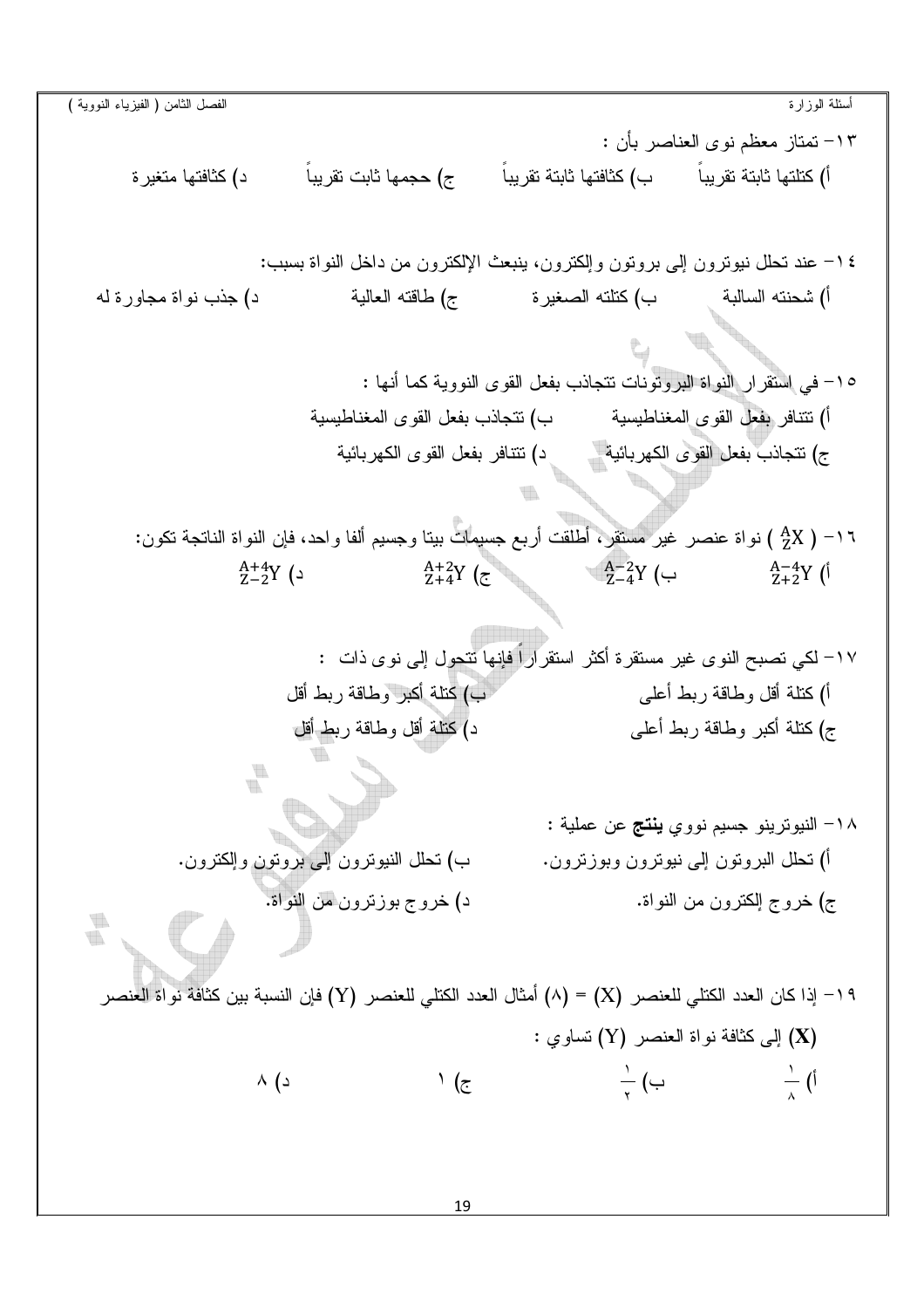الفصل الثامن ( الفيزياء النووية ) أسئلة الوزارة ٢٠– إن انبعاث البوزينرون في المعادلة النووية الآتية ، ناتج عن تحلل :  $^{14}_{7}N \longrightarrow ^{17}_{6}C + ^{0}_{4}β + v$ ب) بروتون داخل نواة (14g) أ) بروتون داخل نواة (14N)  $( \frac{14}{6}C )$  ج) نیوترون داخل نواة ( $( \frac{14}{7}N )$ ٢١- العناصر التي لها عدد كتلي قريب من الرقم (٦٠) هي : أ) الأكثر إشعاعاً ب) الأقل استقر ار اً. د) الأكثر استقراراً. ج) الأقل ترابطاً. ٢٢– كنلة الذرة مركزة في جزء صغير كروي الشكل هو النواة ، **وكثافة النواة لنوى العناصر جميعها** : ب) ثابتة للعناصر جميعها. أ) تعتمد على حالة العنصر . د) صغيرة للعناصر الخفيفة. ج) كبيرة للعناصر النقيلة. ٢٣– عندما نشع نواة عنصر ما جسيم ألفا فإن العدد الذري لها : د) يقل بمقدار ٤ ج) يقل بمقدار ٢ **VA YA** ٤ ٢- تمتاز القوى النووية بأنها : أ) ذات مدى طويل ب) ذات مدى قصير د) نعتمد على ماهية النيوكليونين المتجاورين. ج) قوة نتافر ٢٥– المادة التي تعمل على نبطئة سرعة النيونرونات في المفاعل النووي هي: د) قضبان التحكم أ) الكادميوم ب) نوى الماء النقيلة ج) اليور انيوم ٢٦– تمتاز القوة النووية التي تربط بين النيوكليونات في النواة بأنها : أ) فصبرة المدى صغيرة المقدار . ب) قصبر ة المدى كبير ة المقدار . د) طويلة المدى صغيرة المقدار . ج) طويلة المدى كبيرة المقدار .